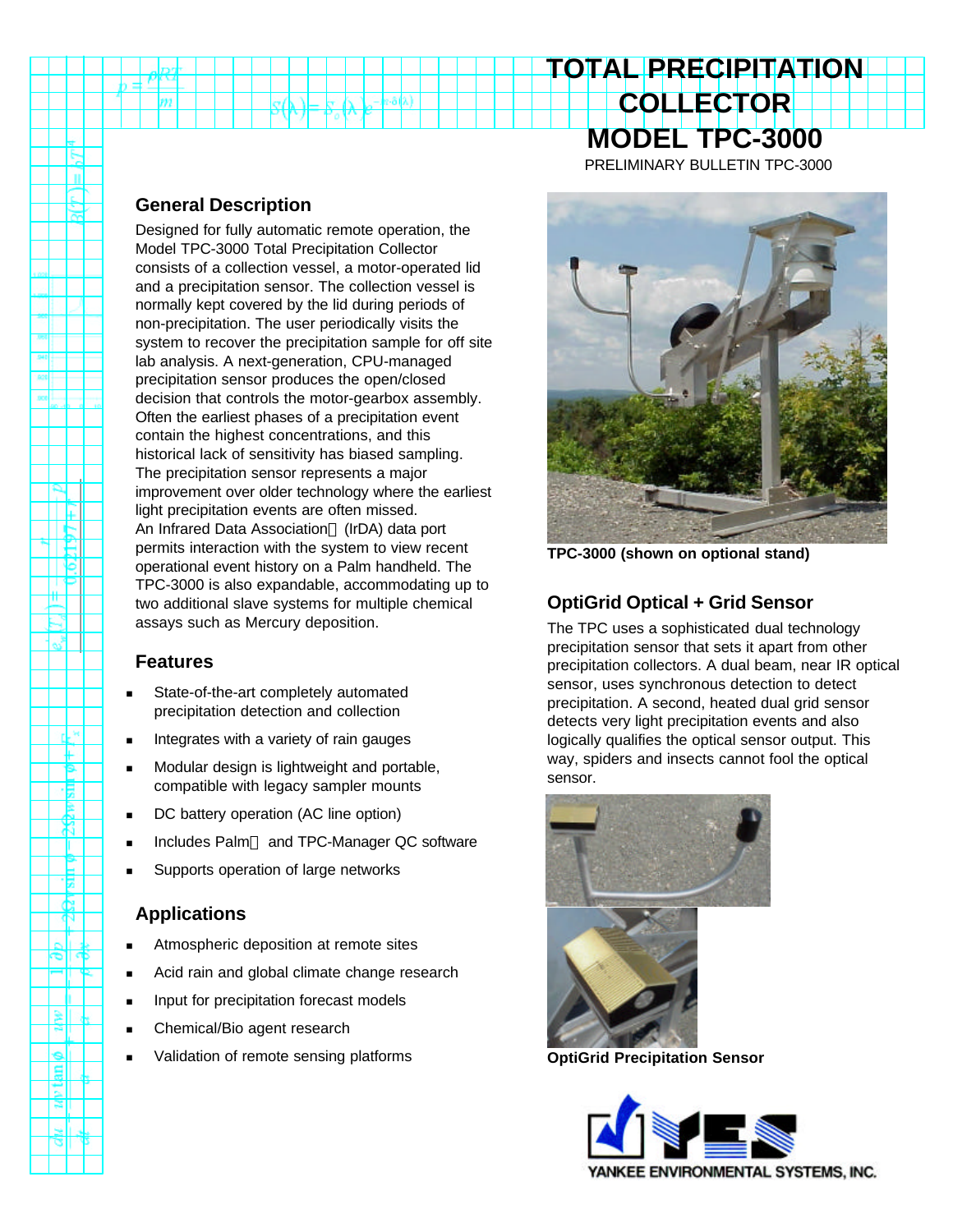### **Distributed Data Collection**

Managing a network of precipitation collectors represents a formidable data management and quality control task. Network quality control operations are greatly simplified via TPC data management tools. Collector and rain gauge history can be collected via telephone modems or via IrDA-equipped Palm™ handheld devices that users physically carry to locations with Internet data connectivity back to the central network site.



**TPC-3000 with lid closed**



**TPC-3000 with lid open**

#### **Palmä Data Management**

In addition to supporting connections to other data loggers and serial terminal devices, you can view data via the supplied Palm handheld device. Inexpensive Palm™ devices are powerful, rugged and easy to transport. With

their ample data storage and built in IrDA support, PalmOS™ devices eliminate the need to bring a laptop and cables to remote collection sites. Palm devices also offer a compelling alternative to other, more expensive handheld devices such as Laptops, which tend to be more fragile.

Once the Palm handheld is synchronized with the Palm Desktop, data can be ingested into other TCP/IP-based databases. System errors such as jam conditions or power outages are logged to permit network level site audits and support online quality control. Periodic maintenance includes cleaning the precipitation sensor and checking the standby battery electrolyte level. The included TPC Manager software for the Palm<sup>™</sup> OS has the following capabilities:

- ß Supports walk-up wireless data transfer to your Palm device via IrDA
- ß Synchronizes with the Palm Desktop Software
- Provides immediate graphical feedback-you can browse data immediately after collection
- ß Detectable system failures are immediately apparent to permit on site repairs

A detailed review of all collected data is available after synchronizing to the Palm Desktop. For more information about Palm™ see www.palm.com

| <b>TPS Manager</b> |          |               |
|--------------------|----------|---------------|
| Instruments:       |          |               |
| NDAP#1             |          |               |
|                    |          |               |
|                    |          |               |
|                    |          |               |
|                    |          |               |
|                    |          |               |
|                    |          |               |
|                    |          |               |
| Add                | (Remove) | Edit          |
| Collect            |          | <b>Review</b> |
|                    |          |               |

#### **TPC-Manager Welcome Screen**

The TPC Manager's Instruments screen lists each instrument currently registered with it. You can then manage instruments and view their data. By selecting "Edit", you can also edit instrument/site *meta* data.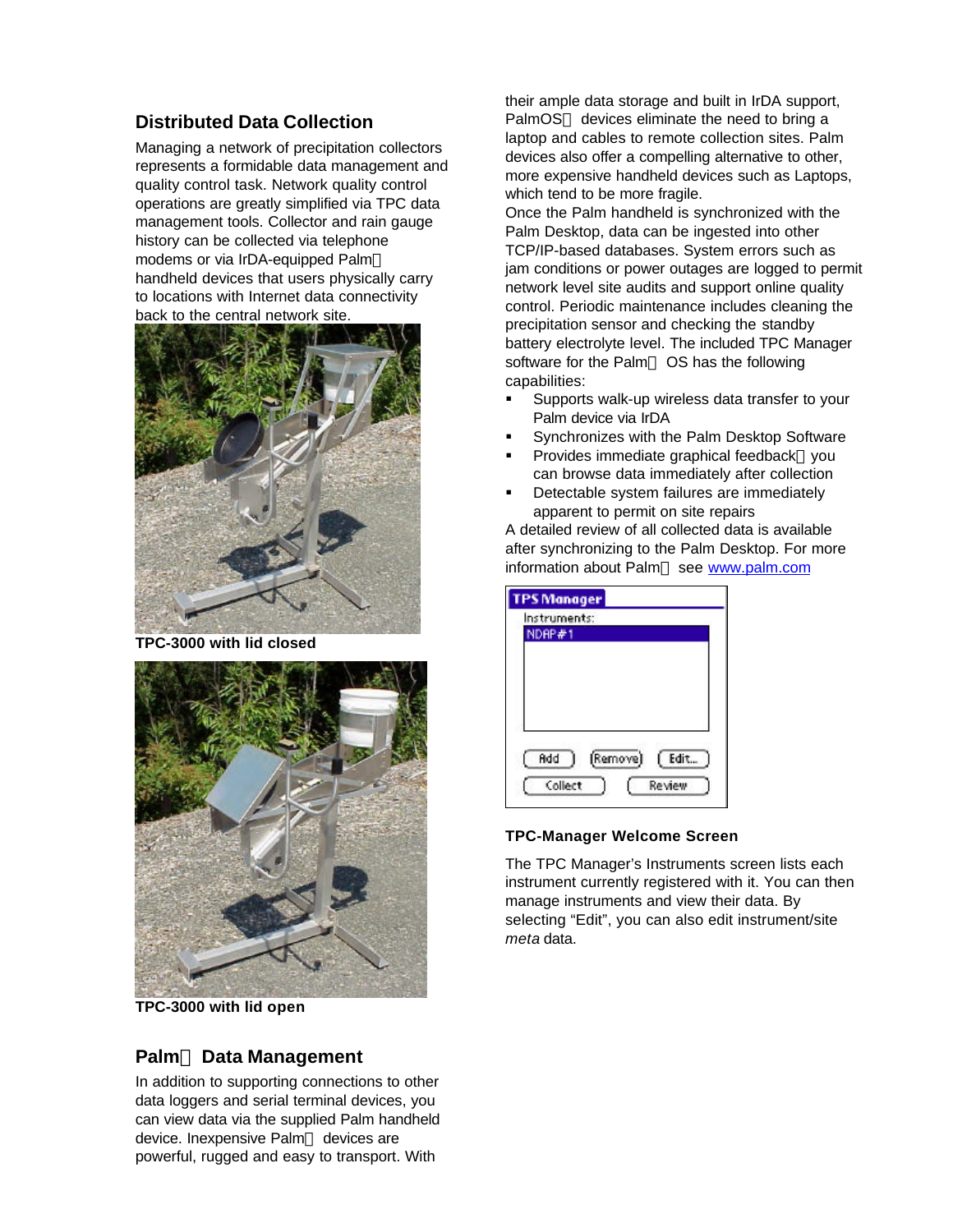|        | <b>Add Instrument</b>                                                                                                                                                                                                                |
|--------|--------------------------------------------------------------------------------------------------------------------------------------------------------------------------------------------------------------------------------------|
| Name:  | NDAP#1                                                                                                                                                                                                                               |
| VSN:   | YES.TPS.333<br><b>CONTRACTOR</b><br><b>BUT I ROLL CORP. I CARD A RIVER IN</b><br>승규는 부분들을 하루 사람 아름다운 것 같아요. 이 아이들이 있다                                                                                                                |
| Notes: |                                                                                                                                                                                                                                      |
|        | AN SAN DI MARAKAT MANGA KATA MATEMAT NA MARAKAT NA MANGA MASA NA MA                                                                                                                                                                  |
|        |                                                                                                                                                                                                                                      |
|        |                                                                                                                                                                                                                                      |
|        | <u>Mark Therman Mark The Company of the Company of the Company of the Company of the Company of the Company of the Company of the Company of the Company of the Company of the Company of the Company of the Company of the Comp</u> |
|        | Cancel <sup>1</sup>                                                                                                                                                                                                                  |

**Palmä Edit Instrument Screen**

Notes can include site details, maintenance log information, operator names or other important site-specific data.

| <b>YES.TPS.333</b>                       |  |
|------------------------------------------|--|
|                                          |  |
| $\blacktriangleright$ Significant Events |  |
| 8/25 00:00 2002 - Reset                  |  |
| 8/25 04:54 2002 - PStart                 |  |
| 8/25 04:54 2002 - LOpen                  |  |
| 8/25 17:21 2002 - PStop                  |  |
| 8/25 17:21 2002 - LClose                 |  |
| 8/26 09:33 2002 - PStart                 |  |

**Palmä Events Screen**

You use the Event viewer to see detected automation failure alerts, or precipitation start/stop events that represent normal operation. You can filter alerts only, and events have GMT/UTC date/times. The Graph view gives you a high level visual snapshot of collected data. A graph view is convenient for browsing information, and for correlating vs. rain gauge data. By selecting Day or Week you can zoom the time scale to look at a region of interest.



**Palmä Graph Viewer Interface**

# **Development History**

The TPC-3000 was developed in partnership with the National Oceanic and Atmospheric Administration, and incorporates many features suggested by National Atmospheric Deposition Program (NADP) personnel. Problems such as splash and expandability were carefully considered and rectified. Common operational problems solved included lid freeze-down, motor and precipitation sensor failures, and poor sensitivity to precipitation under windy or very light precipitation conditions.



**Model TPC-3000 – front view**



**Model TPC-3000 – side view**